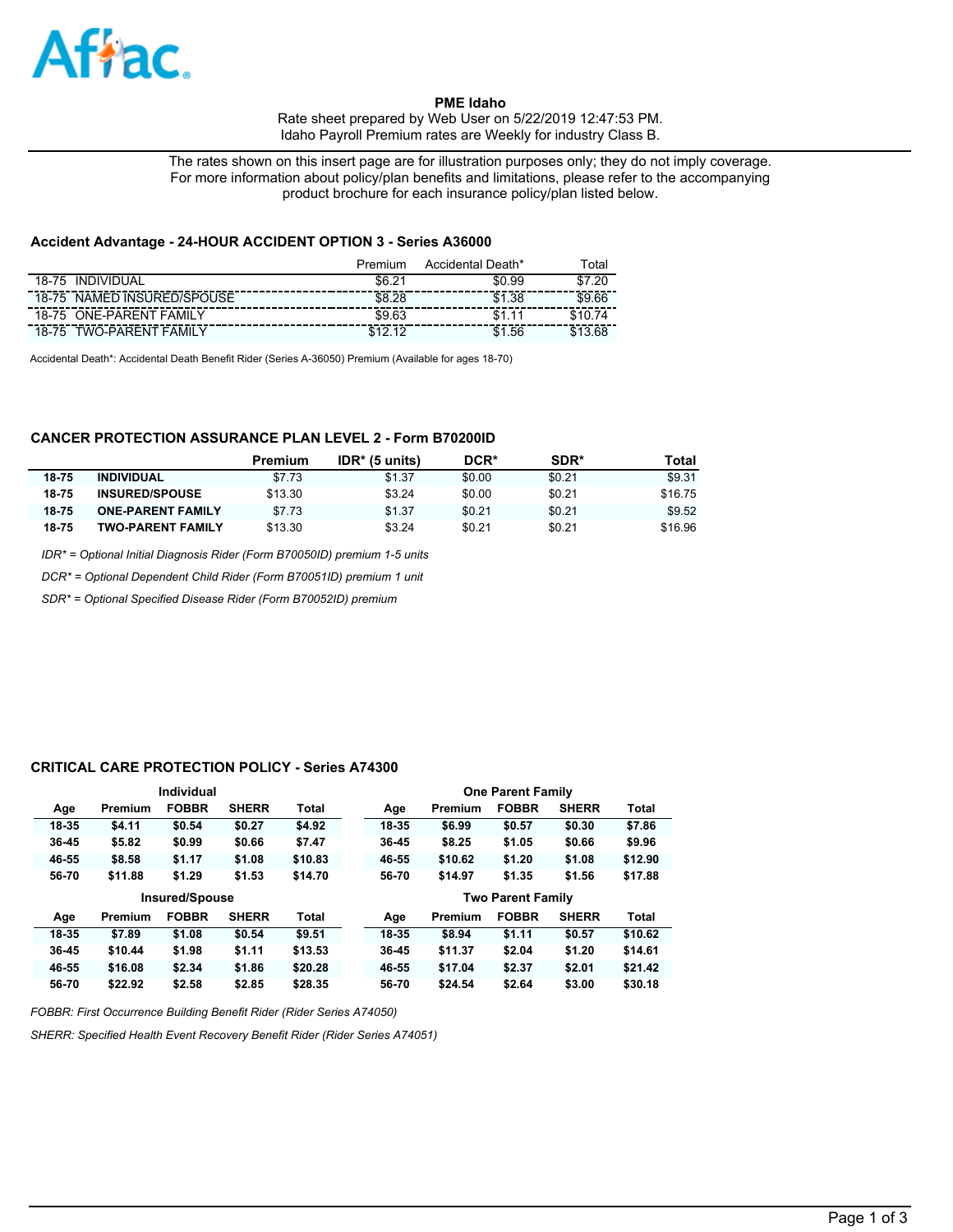

**PME Idaho**  Rate sheet prepared by Web User on 5/22/2019 12:47:53 PM. Idaho Payroll Premium rates are Weekly for industry Class B.

The rates shown on this insert page are for illustration purposes only; they do not imply coverage. For more information about policy/plan benefits and limitations, please refer to the accompanying product brochure for each insurance policy/plan listed below.

# **AFLAC-SHORT TERM DISABILITY - Series A-57600**

**Elimination Period Accident/Sickness - 0/7 DAYS**

| <b>Annual Income</b>  |       | \$22.000 | \$24.000 | \$26,000 | \$28,000 | \$30,000 | \$32,000 | \$34,000 | \$36,000 | \$38,000 | \$40,000 |
|-----------------------|-------|----------|----------|----------|----------|----------|----------|----------|----------|----------|----------|
| <b>Benefit Period</b> | Aae   | \$1.100  | \$1.200  | \$1.300  | \$1.400  | \$1.500  | \$1.600  | \$1.700  | \$1,800  | \$1.900  | \$2,000  |
| 6 MONTHS              | 18-49 | \$9.90   | \$10.80  | \$11.70  | \$12.60  | \$13.50  | \$14.40  | \$15.30  | \$16.20  | \$17.10  | \$18.00  |
|                       | 50-64 | \$11.88  | \$12.96  | \$14.04  | \$15.12  | \$16.20  | \$17.28  | \$18.36  | \$19.44  | \$20.52  | \$21.60  |
|                       | 65-74 | \$14.85  | \$16.20  | \$17.55  | \$18.90  | \$20.25  | \$21.60  | \$22.95  | \$24.30  | \$25.65  | \$27.00  |

## **AFLAC VALUE RIDER**

|       | <b>Aflac Value Rider</b> |
|-------|--------------------------|
| 18-69 | \$2.52                   |